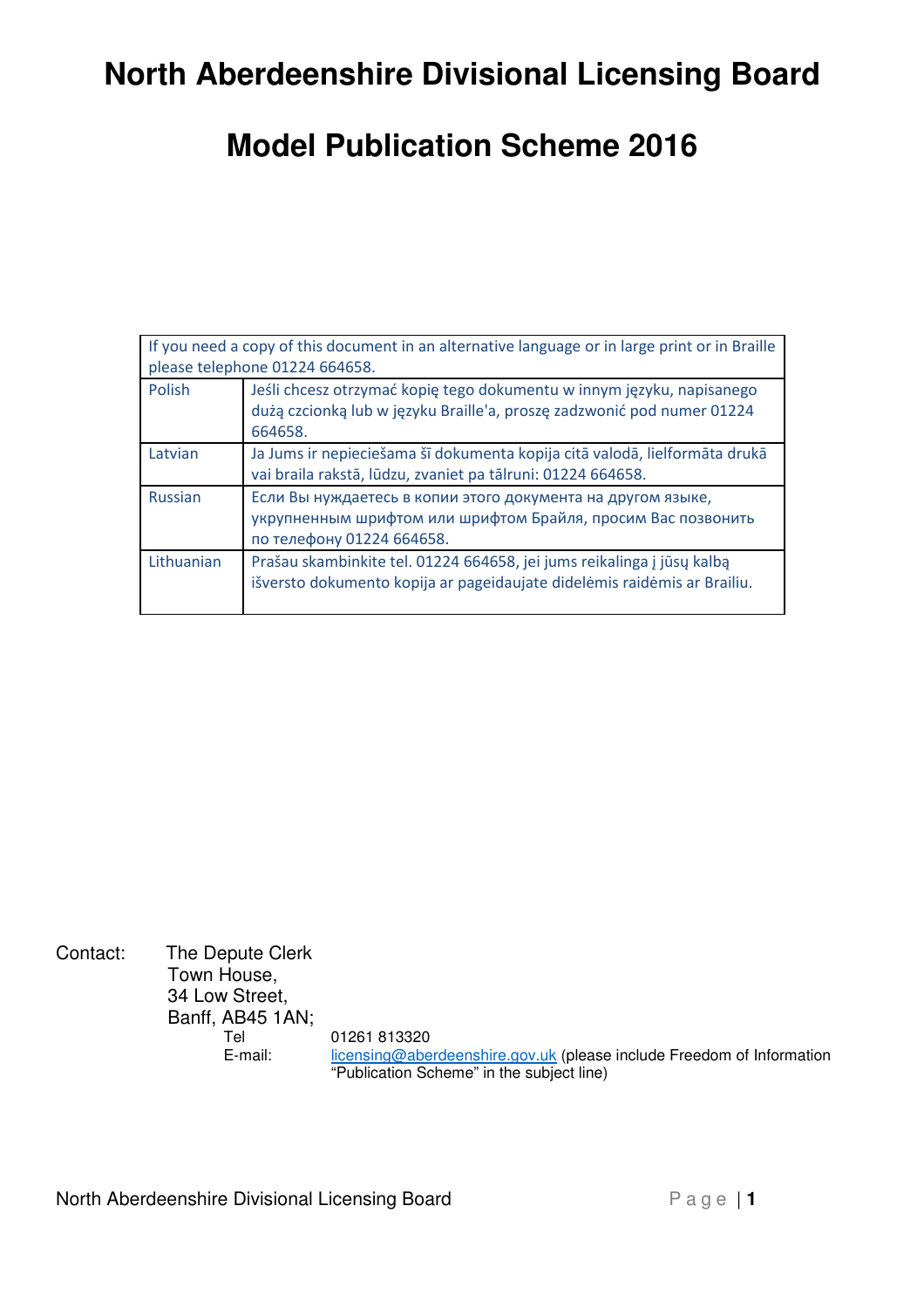#### **Introduction**

The Freedom of Information (Scotland) Act 2002 (The Act) requires Scottish public authorities to adopt and maintain a publication scheme. Authorities are under a legal obligation to:

- (i) Publish the classes of information that they make routinely available
- (ii) Tell the public how to access the information they publish and whether information is available free of charge or on payment.

The Act also allows for the development of model publication schemes which can be adopted by more than one authority. The Commissioner's Model Publication Scheme was approved on 29<sup>th</sup> March 2016.

#### **About This Scheme**

This single Model Publication Scheme has been produced and approved by the Scottish Information Commissioner. It remains in force until such time as the Commissioner's Model Publication Scheme is revised, at which point in time, this Scheme will be revised.

It is suitable for adoption by any authority listed in Parts 3, 5 and 6 of Schedule 1 of the Freedom of Information (Scotland) Act 2002 (councils and other local authority bodies, educational institutions, police authorities)

#### **Adopting the Single Model Publication Scheme 2016**

This single Model Publication Scheme can be adopted only in its entirety, **without amendment.** It commits an authority to:

- **Adopting the model scheme**, and any updates to it, without amendment
- **Publishing the information**, including environmental information, which it holds and which falls within the classes of information below.
- **Ensuring that the way it publishes** its information meets the Model Publication Scheme **Principles**
- **Producing a Guide to Information** which sets out the information the authority publishes through the model scheme, how to access it, whether there is a charge for it and how to get help to access information
- **Notifying the Scottish Information Commissioner** that it has adopted the model scheme.

The Commissioner has issued Guidance to accompany this model scheme www.itspublicknowledge.info/MPS. This is essential reading for authorities adopting the model scheme. It explains the above requirements in further detail and lists the type of information the Commissioner expects authorities will publish under each class of information.

#### **Guide to Information**

An authority adopting this model scheme must produce a guide to the information it publishes through the Scheme. The authority can decide the format of its Guide to information.

The purpose of this guide to information is to:

• allow the public to see what information is available and what is not available in relation to each class;

North Aberdeenshire Divisional Licensing Board P a g e | 2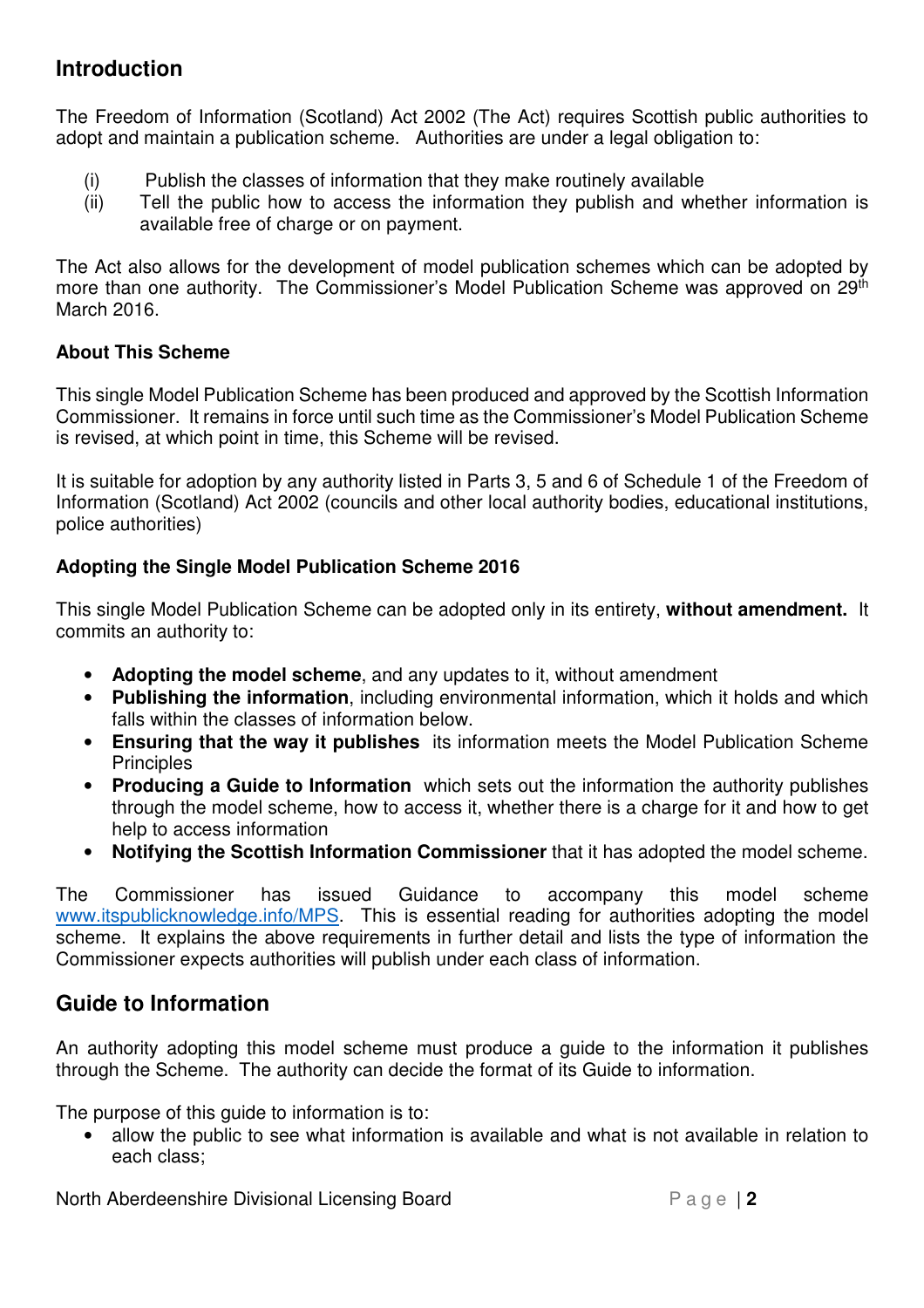- state what charges may be applied ;
- explain how to find the information easily;
- provide contact details for enquiries and to get help with access to the information; and
- explain how to request information that has not been published.

The Guidance is split into sections covering the six Model Publication Scheme Principles:

- 1. availability and formats;
- 2. exempt information;
- 3. copyright and re-use;
- 4. charges;
- 5. contact details; and
- 6. the classes of information that we publish.

These Principles are set out in more detail below.

### **1. Availability and formats**

Information published through this model scheme, should, wherever possible, be made available on the Authority's website.

There must be an alternative arrangement for people who do not wish to, or who cannot access the information either online or by inspection at the authority's premises. An authority may, for example, send out information in paper copy on request (although there may be a charge for doing so).

#### **2. Exempt information**

The authority must publish the information we hold that falls within the classes of information below. If a document contains information that is exempt under Scotland's freedom of information laws (for example sensitive personal data or a trade secret), the authority will remove or redact the information before publication and explain why it has done so.

#### **3. Copyright and re-use**

The authority's Guide to Information must include a copyright statement which is consistent with the fair dealing provisions of the Copyright, Designs and Patents Act 1988. Where the authority does not hold the copyright information it publishes, this should be made clear.

Any conditions applied to the re-use of published information must be consistent with the Re-Use of Public Sector Information Regulations 2015.

The Commissioner recommends that authorities adopt the Open Government Licence and/or the non-commercial Government Licence, produced by the National Archives for their published information.

#### **4. Charges**

The Guide to Information must contain a charging schedule, explaining any charges and how they will be calculated.

No charge may be made to view information on the authority's website or at its premises except where there is a fee set by other legislation, for example for access to some statutory registers.

North Aberdeenshire Divisional Licensing Board P a g e | 3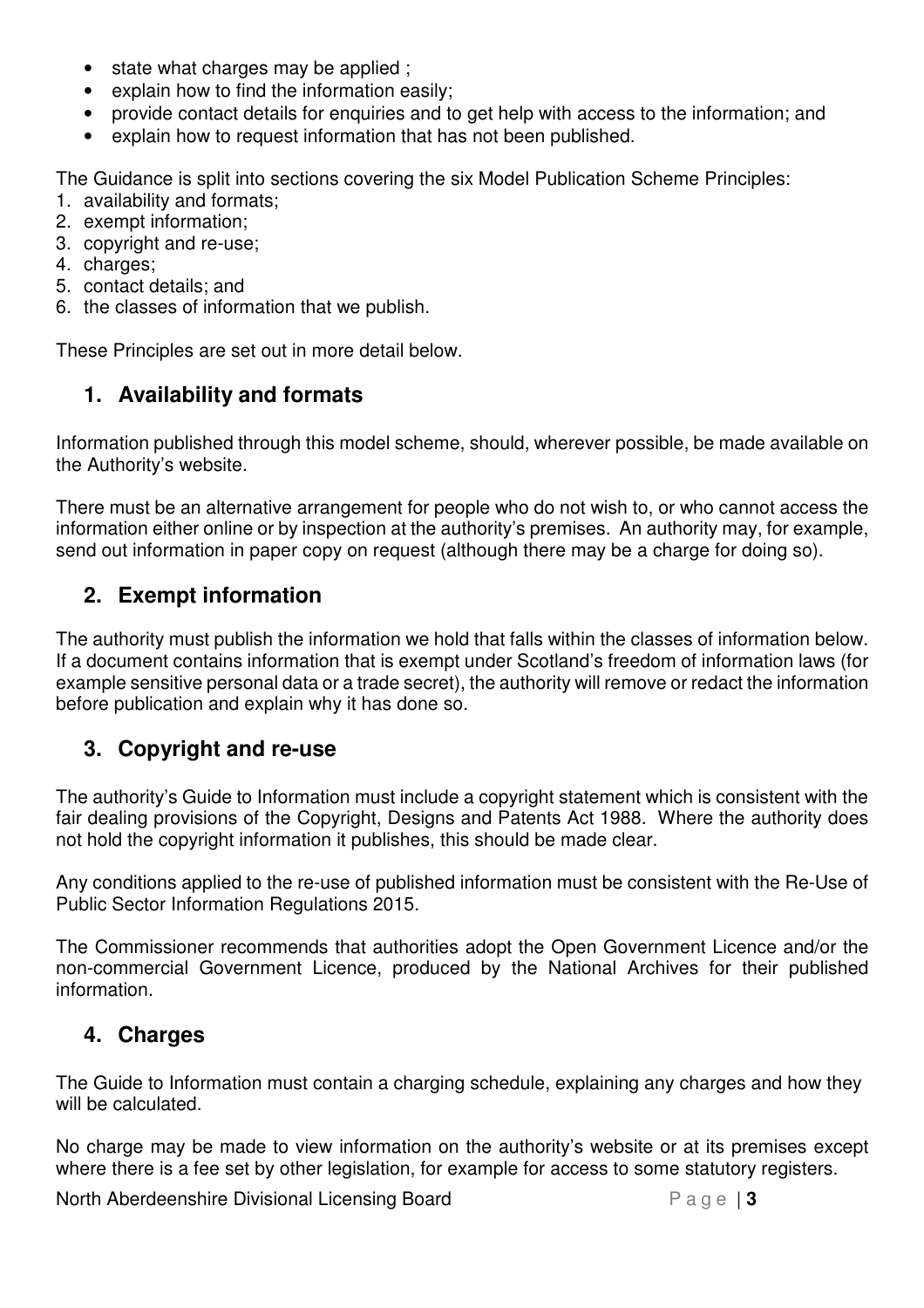The authority may charge for computer discs, photocopying, postage and packing and other costs associated with supplying information. The charge must be no more than these elements actually cost the authority. There may be no further charges for information in Classes 1-7 below. An exception is made for commercial publications (see Class 8 below) where pricing may be made on market value.

The authority must give the recipient advance notice of any charges to be applied.

### **5. Contact details**

The authority must provide contact details for enquiries about any aspect of the adoption of the model scheme, the authority's Guide to Information and to ask for copies of the authority's published information.

The Act requires authorities<sup>1</sup> to provide reasonable advice and assistance to anyone who wants to request information which is not published. The authority's Guide to Information must provide contact details to access this help.

### **6. Duration**

Once published through the Guide to Information, the information should be available for the current and previous two financial years. Where information has been updated or superseded, only the current version need be available (previous versions may be requested from the authority.

The Commissioner's Guidance accompanying this scheme provides lists of the types of information authorities are expected to publish under each class. The authority's Guide to Information should be clear what is available under each class,

North Aberdeenshire Divisional Licensing Board P a g e | 4  $\overline{a}$ 1 Section 15 of the Freedom of Information (Scotland) Act 2002 and Regulation 9 of the Environmental Information (Scotland)(Regulations) 2004